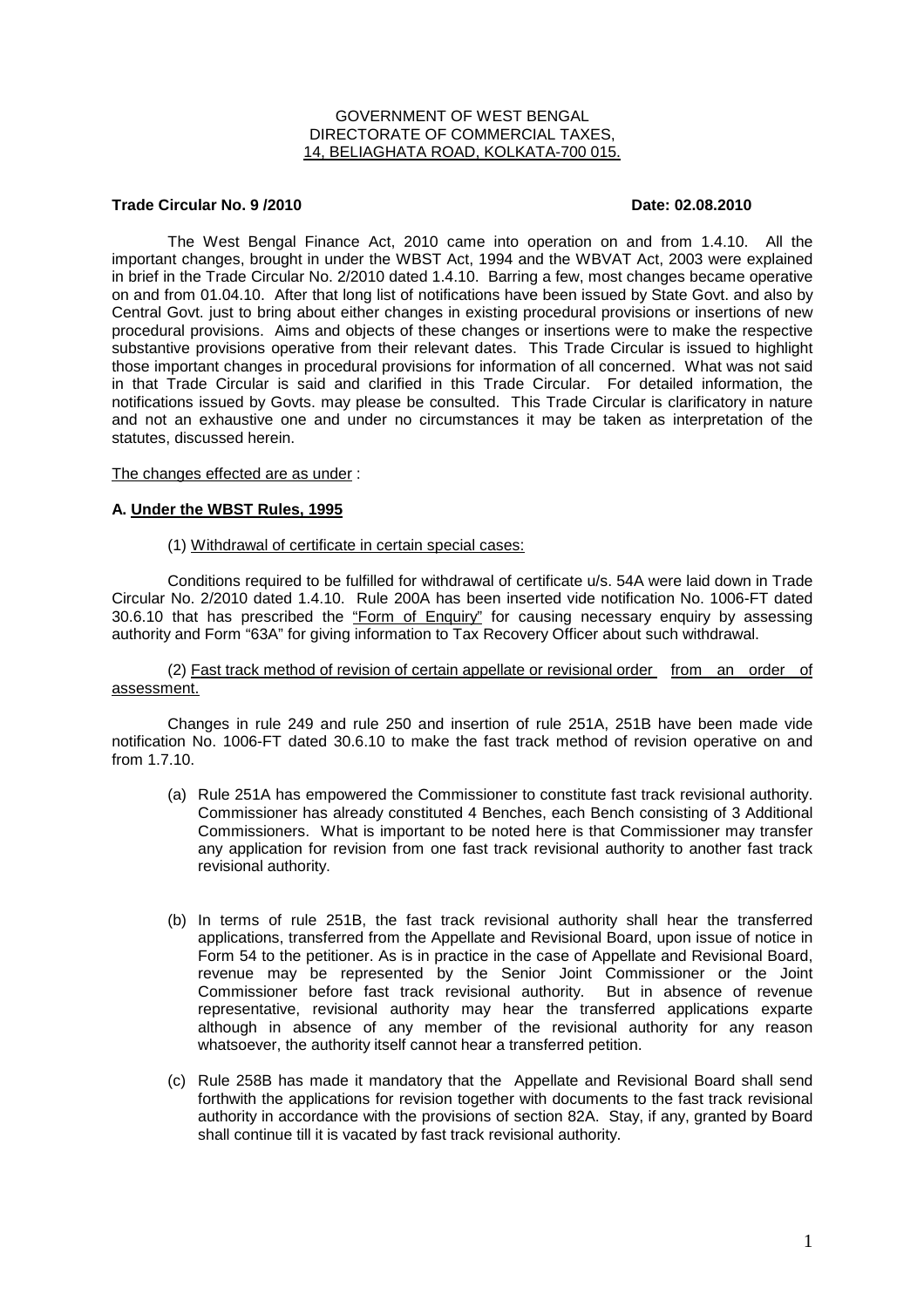- (d) Rule 249 has been amended so as to enable fast track revisional authority to review its decision on its own motion within one year from the date of passing of the original order. However, in absence of any member or members Commissioner may name the member or members in place of absentee member or members of the revisional authority. After reconstitution, that authority will be empowered to review the earlier decision.
- (e) In a similar way, the fast track revisional authority, constituted or reconstituted as above, will be empowered to review, on application, the earlier decision by virtue of amended rule 250.
- (3) Forms amended : Form 54 Form 56A.

(4) Forms introduced : Form of Enquiry u/s. 200A Form 63A.

# **B. The WBVAT Rule, 2005:**

# 1. New compounding scheme u/s. 16(6) read with rule 38C w.e.f. 1.4.2010

 A registered dealer shall be eligible to opt for compounding u/s. 16(6) for a maximum period of one year at a time. Newly registered dealers can opt for part of a year in the year of registration.

 Dealers selling cooked food, non alcoholic drinks and beverages manufactured by him from his hotel/mandap/restaurant/eating house in West Bengal are allowed to pay tax at a compounded rate of 4% subject to the following conditions:

- (a) Turnover of sales of such cooked food etc. shall not exceed Rs. 15 lakh during the financial year 2009 – 2010.
- (b) shall submit his option in form 16 within 120 days from 1.4.2010 for the financial year 2010 2011 or within such further time as may be allowed by the concerned Additional/Senior Joint Commissioner.

 The newly registered dealers willing to opt for the same shall submit such form 16 within 30 days from the date of receipt of the certificate of registration.

- (c) shall not have any goods in stock which were brought from places outside West Bengal on the day he exercises his option (in form 16).
- (d) Shall not import taxable goods from outside West Bengal for sale.
- (e) Shall not sell in course of inter state trade as described in section 3 of the CST Act, 1956,
- (f) Shall not sell goods in course of export or import as defined u/s. 5 of the CST Act, 1956,
- (g) Shall not transfer goods otherwise than by way of sale within or outside West Bengal;
- (h) Shall not be a dealer engaged in works contract;
- (i) Shall not be a dealer who receives goods otherwise than by way of purchase, where such goods are for direct use in business;
- (j) Shall pay tax u/s.16(2) on sale of goods other than cooked food, non alcoholic drinks and beverages manufactured by him in West Bengal at appropriate rates;
- (k) Shall continue to pay tax at the compounded rate upto the end of the months in which his turnover of sales of such goods (cooked food etc. manufactured by him in West Bengal) exceeds fifteen lakh rupees.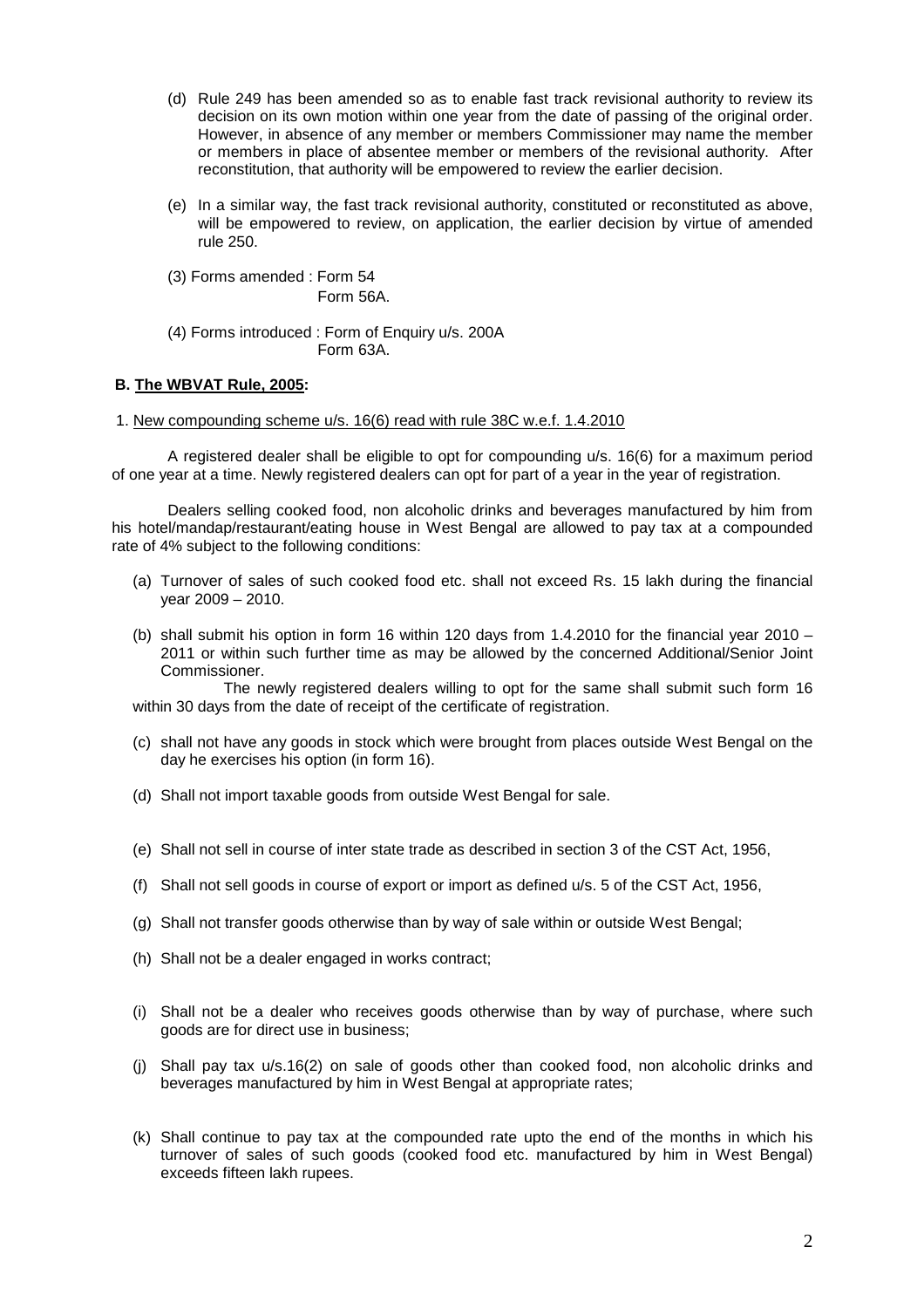- (l) Shall not issue tax invoice.
- (m) Shall not be eligible to avail any Input Tax Credit or Input Tax Rebate;
- (n) Before opting to pay tax u/s. 16(6), a dealer shall first reverse input tax credit claimed earlier on goods which is lying in stock on the day of submitting such option (in form 16).

Notification No. 1058-FT dated 12.7.10 issued by Govt. has fixed the compounded rate @ 4% on the turnover of sales of such goods on which tax is payable.

# 2. Input Tax Credit – Availability of –

 In terms of proviso added to section 22(11) input tax credit or input tax rebate shall be allowed to a registered dealer, on the strength of documents referred to in section 22(5), whose turnover of sale or CTP in a year does not exceed Rs. 2 crore irrespective of the fact that such dealer has not maintained such registers and accounts, as are required to be maintained u/s. 63(1) of the Act. Inserted proviso to section 22(11) was operative for the accounting year commencing from 1.4.10 as would be evident from Trade Circular No. 2/2010. But by virtue of notification No. 1059-FT dated 12.7.10, the inserted proviso shall be deemed to have come into effect on and from 1.4.05. Hence, eligible dealers under VAT regime may claim ITC or ITR under changed circumstances.

### 3. Suo-motu cancellation of registration certificate u/s. 29 read with rule 15.

 Rule 15 has been retrospectively amended w.e.f. 1.4.05 and in effect, the scope of suomotu cancellation of registration has been widened. Previously, clauses (a) and (b) of section 29(1) was incorporated in the Rule 15. After the amendment, any of the clauses from (a) to (f) of section 29(1) shall be taken into account for suo-motu cancellation of registration. But it should be remembered that it is the statutory duty of every assessing authority to issue show cause notice before cancellation of any registration certificate as directed by Hon'ble WBTT in unreported case RN-80/2010 [Binod Kr. Kedia –vs- STO, Cossipore charge & others] vide order passed on 22.2.10.

# 4. Concession allowed to Civil contractors under rule 30(2)

 For works contract of the type of civil works like construction of building the entry in serial No. 6 of the table appended to Rule 30(2), for the purpose of determination of tax u/s. 18(3) shall be substituted as under :

 20 by 40 and 55 by 35. This has taken effect from 1.4.2010.

5. Withdrawal of exemption allowed to sales of taxable goods by registered dealers to CSD or Regimental or Unit-run canteen in West Bengal u/r. 26C

 Period of withdrawal of such exemption has been extended upto 30.6.2011 vide notification No. 1001-FT and 1002-FT both dated 30.6.10.

# 6. Extension of facility of exemption u/r. 26D

 Notification No. 1002-FT dated 30.6.10 has made it clear that not only the CSD of Royal Bhutan Army but the member or members of Royal Bhutan Army would be entitled to make tax free purchases of goods from CSD or Regimental or Unit-run canteen in West Bengal w.e.f. 1.1.2008 on furnishing certificate prescribed u/r. 26D.

# 7. Annual return, introduced for the first time under VAT regime.

 Dealers paying tax @ 0.25% u/s. 16(3) of the VAT Act, 2003 shall pay tax quarterly and submit return annually.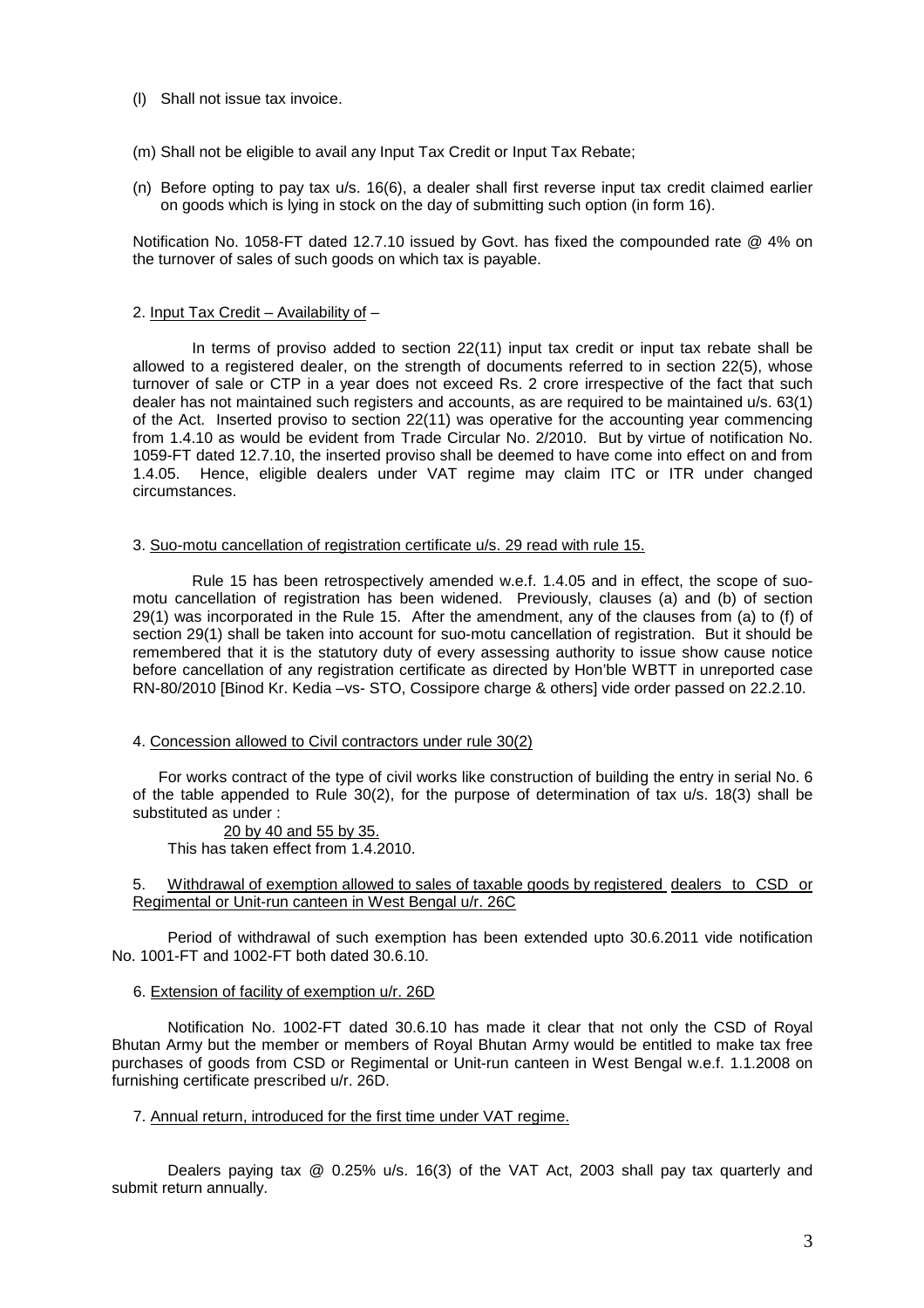This provision is effective from 1.4.2010. The relevant rule is sub-rule (2C) of rule 34 which is inserted w.e.f. 1.4.10. These dealers will submit return in Form 15R within the next English Calendar month from the date of expiry of each year. If selected u/r. 34AB by Commissioner, they would file returns electronically.

 8. Concession allowed to works contractor opting for compounding u/s.18(4) read with rule 39, as amended.

 Works contractors opting to pay tax at a compounded rate u/s. 18(4) have been allowed further privilege. Prior to 1.4.2010, they were not allowed to use any goods brought from places outside West Bengal, in execution of works contract. This stipulation has been withdrawn w.e.f. 1.4.2010. The appropriate authority has been authorized to admit the application in form 16 as may be allowed by him filed after the stipulated period (90 days from the date of commencement of the year). These dealers can now opt for compounding for part of a year, particularly for the year of registration Ordinarily within 30 days from the date of receipt of certificate of registration.

# 9. Late fee reduced for the return periods commencing from 1.4.10.

Rule  $40(1)$ ( c) and Rule  $41(1)$ (b) have been amended. At the same time new rule  $41A$ , applicable for the dealers filing returns annually, has been inserted. The terms "tax period" has been re-defined and "quarter" has been defined. Under the changed circumstances late fee has been revised w.e.f. 1.4.10 as following:

 A. When net tax payable according to a return exceeds ten thousand rupees, late fee shall be Rs. 1000/- for the first month and Rs. 250/- for every subsequent month of default or part thereof;

 B. When net tax payable according to a return is Rs. 10,000/- or less, late fee shall be Rs. 300/- for the first month and Rs. 100/- for every subsequent month of default or part thereof.

### 10. Statement in Form 88

 Rule 44(2) has been amended w.e.f. 1.4.10. As required under the amended rule, for the period commencing from 1.4.10 dealers other than private limited company or public limited company need not submit annual statement in form 88 (along with audit report) if his/their annual turnover of sales or contractual transfer price or of both does not exceed rupees 1.50 crore.

#### 11. Audit of selected dealers:

 Rule 54 has been replaced w.e.f. 1.4.10. Appropriate auditing authority has been re-defined. Not only the team of officers but also an individual officer may now conduct audit. Form 22 and 23 have been omitted. They are not required to furnish these forms. Instead, selected dealers having turnover of sales or CTP or both of more than Rs. 10 crore in a year or part of a year shall also furnish a compact disc containing soft copy of the statements as specified in form 21. It is mandatory. Audit report shall be sent to the dealer, to the assessing authority and to the Commissioner as usual. But the only exception is that this time audit authority shall make assessment u/s. 46(1)( ca) in all desirable cases. Rule 56, 57, 58, 59, 61 62, 63, 64, 67, 68A, 68B & 68C have been amended accordingly to serve this purpose. Second proviso to rule 59(4) is replaced and assessing/auditing authority will now be eligible to dispose the post assessment refund without getting approval of higher authority if refund amount does not exceed Rs. 20,000/-. If refund amount exceeds Rs. 20,000/-, prior approval of Additional Commissioner or Senior Joint Commissioner will be necessary.

# (12) Pre-assessment refund of tax etc.

 In Trade Circular 2/2010 dated 1.4.10 in clause (12) it was mentioned that under the amended section 61, furnishing of the special declaration required to be furnished under clause (ab) of sub-section (1) was dispensed with and furnishing of Form 12B prescribed u/r. 76(2A) would only suffice. But substituted rule 76(2A) effective from 1.4.10 has ultimately omitted this form 12B. Instead, Form 31A for refund has to accompany the following: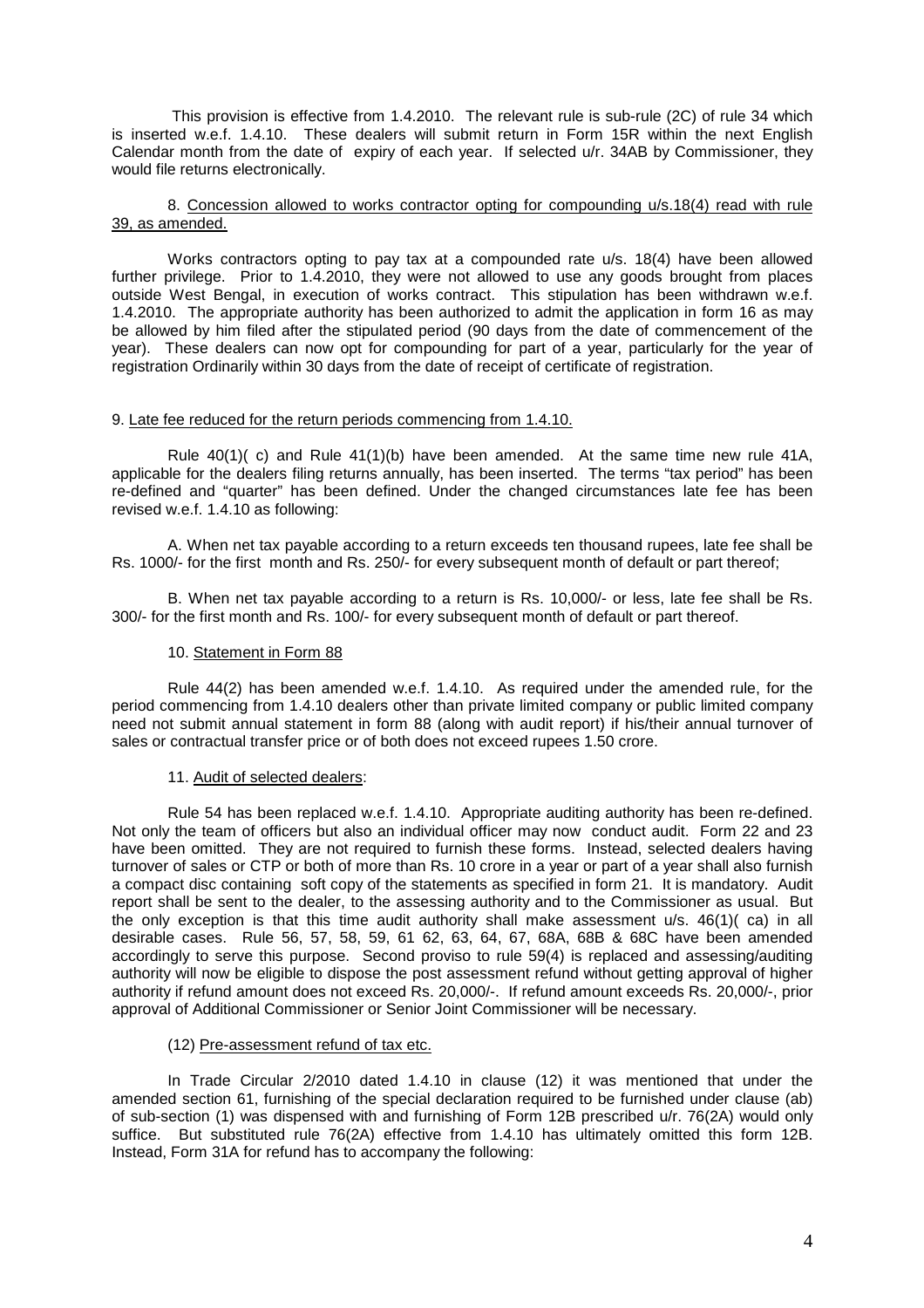- (a) a certificate for Chartered Accountant or a Cost Accountant regarding purchases and sales, relating to said refund, of goods and correctness of the claim for refund under in the application,
- (b) a copy of the return, authenticated by the dealer, and
- (c) copy or copies of tax invoices, attested by the dealer, for purchases pertaining to the said refund including a statement pertaining to the said refund including a statement in a proforma appended to rule 76(2A)( c).

 With effect from 1.4.2010 the amended rule 76 has widened the scope for the dealer to claim refund of ITC at the first instance @ 75% of the eligible amount in place of existing system of claiming it @ 50% of the eligible amount.

 Same facility is extended to the dealer by amending rule 79A who is eligible to claim refund u/s. 22(8A). This is effective from 1.4.10.

(13) Central Audit Unit.

 In terms of notification No. 918-FT dated 17.6.2010, Central Audit Unit, constituted for the purpose of dealing with audit of accounts u/s. 43 and having its office at 14, Beliaghata Road, Kolkata – 15, shall exercise jurisdiction over the whole of West Bengal on and from 1.7.10. From 1.7.10, Central Audit Unit and audit wing of each circle will run simultaneously.

 (14) Major changes have been brought in Annexure B, Annelxure D, Annexure F and Annexure Sales Return and Annexure TDS have been introduced by virtue of notification No. 940- FT dated 21.6.10. These annexures are required to be enclosed with form 14 and 14D.

 (15) Forms amended: Form 14, 15,16,21,25, 31A, 37A, 37B & 71A. Forms omitted: 12B, 17C, 22 & 23.

# **C. Central Sales Tax, 1956**

- i) Notification No. GSR 183(E) dated 11.3.2010 was issued by Govt. of India by dint of which Central Govt. made amendment in rule 13 of the CST (R & T) Rules, 1957 and made it effective from 11.3.2010 also. After this amendment, a registered dealer, registered under CST Act, 1956 would be eligible to make interstate purchase of taxable goods at concessional rate of tax  $u/s$ .  $8(3)(b)$  intended for use in telecommunication network.
- ii) Section 6A(2), as stood amended by The Finance Act, 2010 and section 6A(3) which was inserted by abovenoted Act, have empowered assessing authority to re-assess the dealer or revisional authority to revise the assessment order in all desirable cases.
- iii) Chapter VA and section 18A, thus created by Finance Act, 2010 have paved the way for constitution of Highest Appellate Authority of the State. Provision is also made for transfer of all pending cases from first appellate authority to this highest appellate authority which were once transferred to first appellate authority.
- iv) As per amended section 22, the highest appellate authority shall have the power to ensure deposit of tax before entertaining appeal and also ensure refund of tax collected by the state or direct the state to transfer any amount to other state.

**(H.K. Dwivedi) Commissioner, Commercial Taxes, West Bengal**